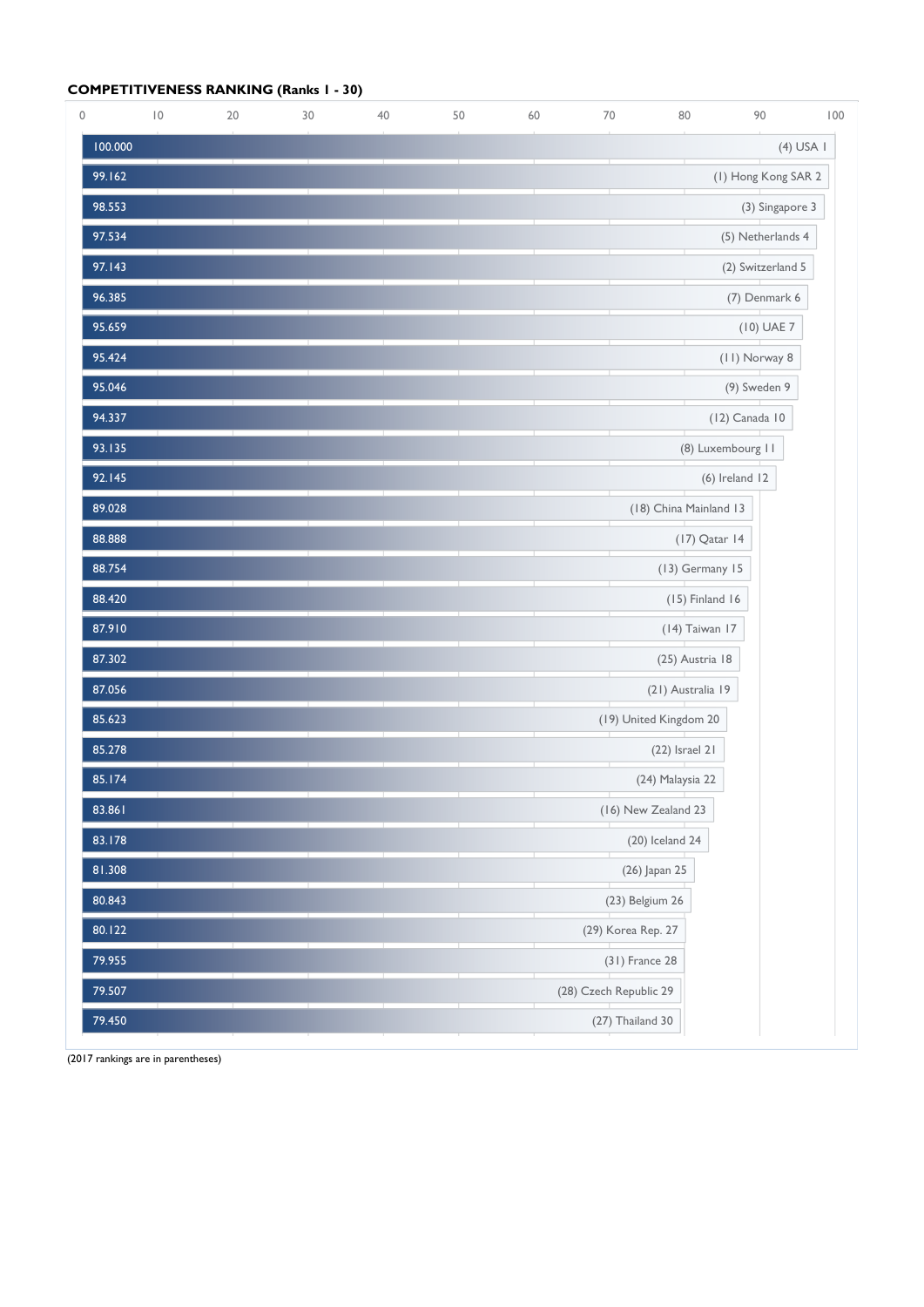## **COMPETITIVENESS RANKING (Ranks 31 - 63)**

| 0      | $\overline{10}$ | 20                | 30 | 40 | 50                      | 60                  | $70\,$               | 80 | 90 | 100 |
|--------|-----------------|-------------------|----|----|-------------------------|---------------------|----------------------|----|----|-----|
| 78.475 |                 |                   |    |    |                         |                     | (30) Estonia 31      |    |    |     |
| 76.889 |                 |                   |    |    |                         |                     | (33) Lithuania 32    |    |    |     |
| 76.219 |                 |                   |    |    |                         |                     | (39) Portugal 33     |    |    |     |
| 75.434 |                 |                   |    |    |                         |                     | (38) Poland 34       |    |    |     |
| 75.107 |                 |                   |    |    |                         |                     | (35) Chile 35        |    |    |     |
| 74.954 |                 |                   |    |    |                         |                     | (34) Spain 36        |    |    |     |
| 73.346 |                 |                   |    |    |                         |                     | (43) Slovenia 37     |    |    |     |
| 72.796 |                 |                   |    |    |                         |                     | (32) Kazakhstan 38   |    |    |     |
| 72.697 |                 |                   |    |    |                         |                     | (36) Saudi Arabia 39 |    |    |     |
| 72.270 |                 |                   |    |    |                         |                     | (40) Latvia 40       |    |    |     |
| 72.256 |                 |                   |    |    |                         |                     | (37) Cyprus 41       |    |    |     |
| 70.604 |                 |                   |    |    |                         |                     | (44) Italy 42        |    |    |     |
| 68.925 |                 |                   |    |    |                         | (42) Indonesia 43   |                      |    |    |     |
| 68.765 |                 |                   |    |    |                         | (45) India 44       |                      |    |    |     |
| 67.179 |                 |                   |    |    |                         | (46) Russia 45      |                      |    |    |     |
| 66.607 |                 |                   |    |    |                         | (47) Turkey 46      |                      |    |    |     |
| 65.981 |                 |                   |    |    |                         | (52) Hungary 47     |                      |    |    |     |
| 65.679 |                 |                   |    |    |                         | (49) Bulgaria 48    |                      |    |    |     |
| 64.924 |                 |                   |    |    |                         | (50) Romania 49     |                      |    |    |     |
| 64.659 |                 |                   |    |    |                         | (41) Philippines 50 |                      |    |    |     |
| 63.733 |                 |                   |    |    |                         | (48) Mexico 51      |                      |    |    |     |
| 61.326 |                 |                   |    |    |                         | (56) Jordan 52      |                      |    |    |     |
| 60.775 |                 |                   |    |    | (53) South Africa 53    |                     |                      |    |    |     |
| 60.236 |                 |                   |    |    |                         | (55) Peru 54        |                      |    |    |     |
| 60.037 |                 |                   |    |    | (51) Slovak Republic 55 |                     |                      |    |    |     |
| 57.986 |                 |                   |    |    | (58) Argentina 56       |                     |                      |    |    |     |
| 57.375 |                 |                   |    |    | (57) Greece 57          |                     |                      |    |    |     |
| 57.357 |                 |                   |    |    | (54) Colombia 58        |                     |                      |    |    |     |
| 56.763 |                 |                   |    |    | (60) Ukraine 59         |                     |                      |    |    |     |
| 55.797 |                 |                   |    |    | (61) Brazil 60          |                     |                      |    |    |     |
| 55.344 |                 |                   |    |    | (59) Croatia 61         |                     |                      |    |    |     |
| 52.616 |                 |                   |    |    | (62) Mongolia 62        |                     |                      |    |    |     |
| 27.509 |                 | (63) Venezuela 63 |    |    |                         |                     |                      |    |    |     |

(2017 rankings are in parentheses)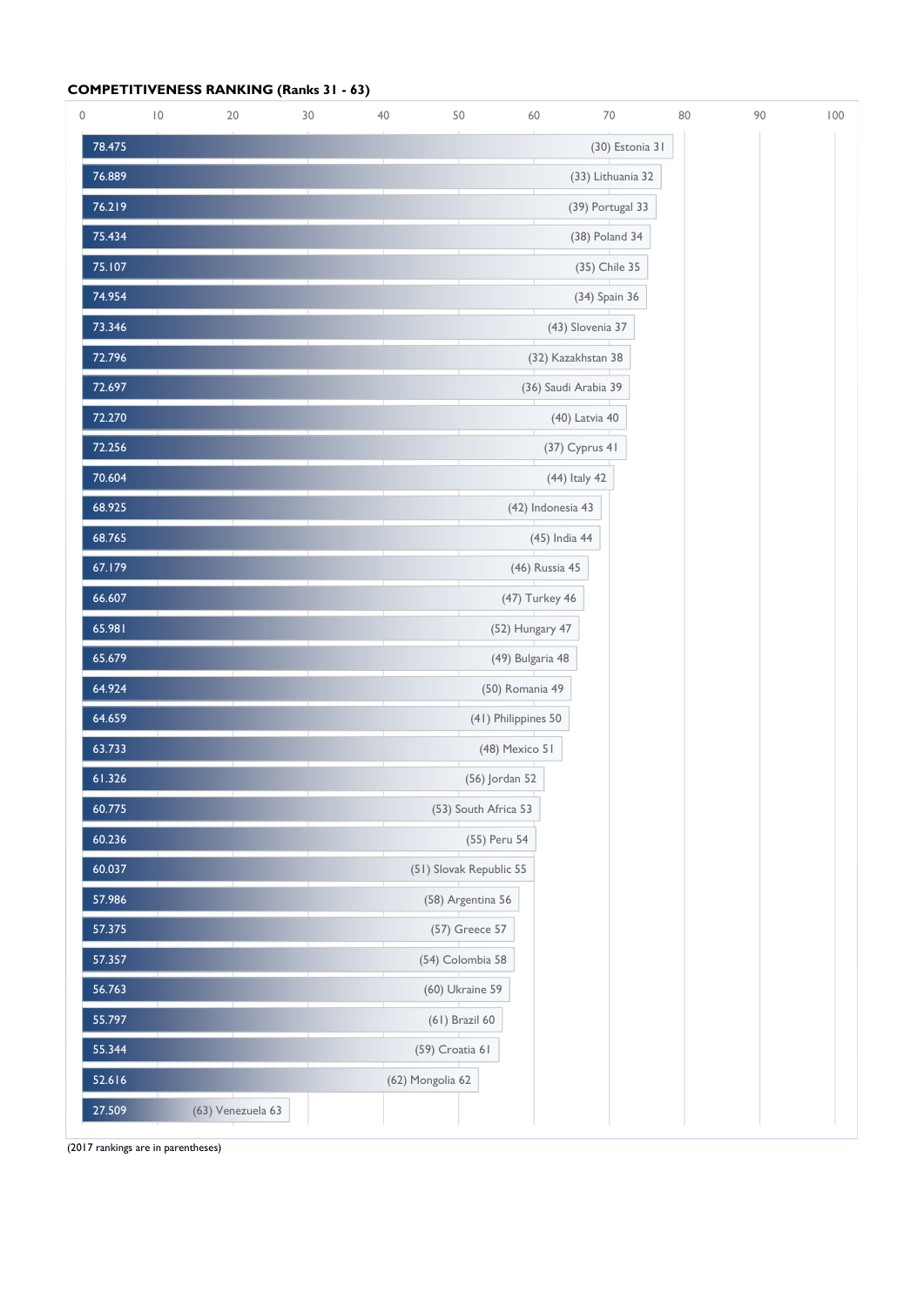**OVERALL Economic Performance**

|                       | 2014                     | 2015            | 2016         | 2017           | 2018                    | 2014           | 2015         | 2016           | 2017           | 2018                    |
|-----------------------|--------------------------|-----------------|--------------|----------------|-------------------------|----------------|--------------|----------------|----------------|-------------------------|
| Argentina             | 58                       | 59              | 55           | 58             | 56                      | 50             | 56           | 53             | 56             | 60                      |
| Australia             | 17                       | 8               | 17           | 21             | 9                       | 24             | 28           | 24             | 25             | 9                       |
| Austria               | 22                       | 26              | 24           | 25             | 8                       | 17             | 21           | 9              | 40             | 17                      |
| Belgium               | 28                       | 23              | 22           | 23             | 26                      | 38             | 22           | 33             | 23             | 44                      |
| <b>Brazil</b>         | 54                       | 56              | 57           | 61             | 60                      | 43             | 51           | 55             | 59             | 54                      |
| <b>Bulgaria</b>       | 56                       | 55              | 50           | 49             | 48                      | 47             | 48           | 40             | 37             | 28                      |
| Canada                | 7                        | 5               | 10           | 12             | 10                      | 3              | 10           | 4              | 16             | 13                      |
| Chile                 | 31                       | 35              | 36           | 35             | 35                      | 28             | 32           | 34             | 34             | 41                      |
| China Mainland        | 23                       | 22              | 25           | 18             | 13                      | 5              | 4            | 3              | $\overline{2}$ | $\overline{2}$          |
| Colombia              | 51                       | 51              | 51           | 54             | 58                      | 40             | 46           | 46             | 4 <sub>1</sub> | 51                      |
| Croatia               | 59                       | 58              | 58           | 59             | 61                      | 58             | 57           | 56             | 57             | 56                      |
| Cyprus                | $\overline{\phantom{0}}$ |                 |              | 37             | 41                      |                |              |                | 28             | 22                      |
| <b>Czech Republic</b> | 33                       | 29              | 27           | 28             | 29                      | 30             | 26           | 20             | 9              | 16                      |
| Denmark               | 9                        | 8               | 6            | $\overline{7}$ | 6                       | 23             | 23           | 22             | 20             | 26                      |
| Estonia               | 30                       | 31              | 31           | 30             | 31                      | 44             | 40           | 39             | 44             | 32                      |
| Finland               | 8                        | 20              | 20           | 15             | 16                      | 49             | 52           | 47             | 45             | 43                      |
| France                | 27                       | 32              | 32           | 31             | 28                      | 22             | 27           | 25             | 24             | 30                      |
| Germany               | 6                        | $\overline{10}$ | 12           | 13             | 15                      | 8              | 8            | 8              | $\overline{7}$ | 12                      |
| Greece                | 57                       | 50              | 56           | 57             | 57                      | 60             | 58           | 58             | 61             | 61                      |
| Hong Kong SAR         | $\overline{\mathbf{4}}$  | $\overline{2}$  | $\mathbf{I}$ | $\mathbf{I}$   | $\overline{2}$          | $\overline{7}$ | 9            | 5              | $\mathbf{H}$   | 9                       |
| Hungary               | 48                       | 48              | 46           | 52             | 47                      | 32             | 17           | 26             | 36             | 39                      |
| Iceland               | 25                       | 24              | 23           | 20             | 24                      | 35             | 44           | 29             | 39             | 57                      |
| India                 | 44                       | 44              | 41           | 45             | 44                      | 21             | 16           | 16             | 8              | 21                      |
| Indonesia             | 37                       | 42              | 48           | 42             | 43                      | 39             | 36           | 37             | 33             | 27                      |
| Ireland               | 15                       | 16              | 7            | 6              | 12                      | 9              | 12           | 6              | $\overline{4}$ | $\mathbf{H}$            |
| Israel                | 24                       | 21              | 21           | 22             | 21                      | 29             | 30           | 31             | 31             | 37                      |
| Italy                 | 46                       | 38              | 35           | 44             | 42                      | 53             | 41           | 36             | 38             | 47                      |
| Japan                 | 21                       | 27              | 26           | 26             | 25                      | 25             | 29           | 18             | 4              | 15                      |
| Jordan                | 53                       | 52              | 53           | 56             | 52                      | 57             | 59           | 57             | 62             | 62                      |
| Kazakhstan            | 32                       | 34              | 47           | 32             | 38                      | 27             | 31           | 52             | 54             | 49                      |
| Korea Rep.            | 26                       | 25              | 29           | 29             | 27                      | 20             | 15           | 21             | 22             | $20\,$                  |
| Latvia                | 35                       | 43              | 37           | 40             | 40                      | 42             | 53           | 51             | 53             | 53                      |
| Lithuania             | 34                       | 28              | 30           | 33             | 32                      | 31             | 35           | 45             | 42             | 36                      |
| Luxembourg            | $\mathbf{H}$             | 6               | $\mathbf{H}$ | 8              | $\mathbf{H}$            | $\overline{4}$ | 5            | $\overline{7}$ | $\overline{3}$ | $\overline{\mathbf{4}}$ |
| Malaysia              | 12                       | 4               | 9            | 24             | 22                      | 9              | 6            | $\mathbf{H}$   | 3              | $\bf 8$                 |
| Mexico                | 4 <sub>l</sub>           | 39              | 45           | 48             | 51                      | 8              | 9            | 23             | 30             | 35                      |
| Mongolia              | $\overline{\phantom{0}}$ | 57              | 60           | 62             | 62                      |                | 55           | 59             | 60             | 48                      |
| Netherlands           | 4                        | 15              | 8            | 5              | $\overline{\mathbf{4}}$ | 15             | 25           | 9              | 9              | 6                       |
| New Zealand           | 20                       | 17              | 16           | 16             | 23                      | 34             | 37           | 41             | 32             | 33                      |
| Norway                | 10                       | 7               | 9            | $\mathbf{H}$   | 8                       | 26             | 24           | 32             | 48             | 40                      |
| Peru                  | 50                       | 54              | 54           | 55             | 54                      | 46             | 50           | 50             | 50             | 55                      |
| Philippines           | 42                       | 41              | 42           | 41             | 50                      | 37             | 34           | 38             | 26             | 50                      |
| Poland                | 36                       | 33              | 33           | 38             | 34                      | 36             | 33           | 27             | 27             | 8                       |
| Portugal              | 43                       | 36              | 39           | 39             | 33                      | 54             | 45           | 48             | 51             | 42                      |
| Qatar                 | 9                        | 13              | 13           | 17             | 4                       | $\overline{2}$ | $\mathbf{2}$ | $\overline{2}$ | 8              | 5                       |
| Romania               | 47                       | 47              | 49           | 50             | 49                      | 33             | 47           | 42             | 49             | 34                      |
| Russia                | 38                       | 45              | 44           | 46             | 45                      | 41             | 43           | 49             | 46             | 38                      |

|                |                         |                  |                | ce             |
|----------------|-------------------------|------------------|----------------|----------------|
| 2014           | 2015                    | 2016             | 2017           | 2018           |
| 50             | 56                      | 53               | 56             | 60             |
| 24             | 28                      | 24               | 25             | 19             |
| 17             | 21                      | 19               | 40             | 17             |
| 38             | 22                      | 33               | 23             | 44             |
| 43             | 51                      | 55               | 59             | 54             |
| 47             | 48                      | 40               | 37             | 28             |
| 13             | 10                      | 4                | 16             | 3              |
| 28             | 32                      | 34               | 34             | 41             |
| 5              | $\overline{\mathbf{4}}$ | 3                | $\overline{2}$ | $\overline{2}$ |
| 40             | 46                      | 46               | 4 <sub>1</sub> | 51             |
| 58             | 57                      | 56               | 57             | 56             |
|                |                         |                  | 28             | 22             |
| 30             | 26                      | 20               | 9              | 16             |
| 23             | 23                      | 22               | 20             | 26             |
| 44             | 40                      | 39               | 44             | 32             |
| 49             | 52                      | 47               | 45             | 43             |
| 22             | 27                      | 25               | 24             | 30             |
| 8              | 8                       | 8                | 7              | 2              |
| 60             | 58                      | 58               | 61             | 61             |
| $\overline{7}$ | 9                       | 5                | П              | 9              |
| 32             | 7                       | 26               | 36             | 39             |
| 35             | 44                      | 29               | 39             | 57             |
| 21             | 16                      | 16               | 8              | 21             |
| 39             | 36                      | 37               | 33             | 27             |
| 9              | 2                       | $\boldsymbol{6}$ | 4              | П              |
| 29             | 30                      | 31               | 31             | 37             |
| 53             | 41                      | 36               | 38             | 47             |
| 25             | 29                      | 18               | 4              | 15             |
| 57             | 59                      | 57               | 62             | 62             |
| 27             | 31                      | 52               | 54             | 49             |
| 20             | 15                      | 21               | 22             | 20             |
| 42             | 53                      | 51               | 53             | 53             |
| 31             | 35                      | 45               | 42             | 36             |
| $\overline{4}$ | 5                       | $\overline{7}$   | 3              | $\overline{4}$ |
| 9              | 6                       | $\mathsf{I}$     | 3              | 8              |
| 18             | 19                      | 23               | 30             | 35             |
|                | 55                      | 59               | 60             | 48             |
| 15             | 25                      | 9                | 9              | 6              |
| 34             | 37                      | 4 <sub>l</sub>   | 32             | 33             |
| 26             | 24                      | 32               | 48             | 40             |
| 46             | 50                      | 50               | 50             | 55             |
| 37             | 34                      | 38               | 26             | 50             |
| 36             | 33                      | 27               | 27             |                |
|                |                         |                  |                | 18             |
| 54             | 45                      | 48               | 51             | 42             |
| $\overline{2}$ | $\overline{2}$          | $\overline{2}$   | 8              | 5              |
| 33             | 47                      | 42               | 49             | 34             |
| 4 <sub>l</sub> | 43                      | 49               | 46             | 38             |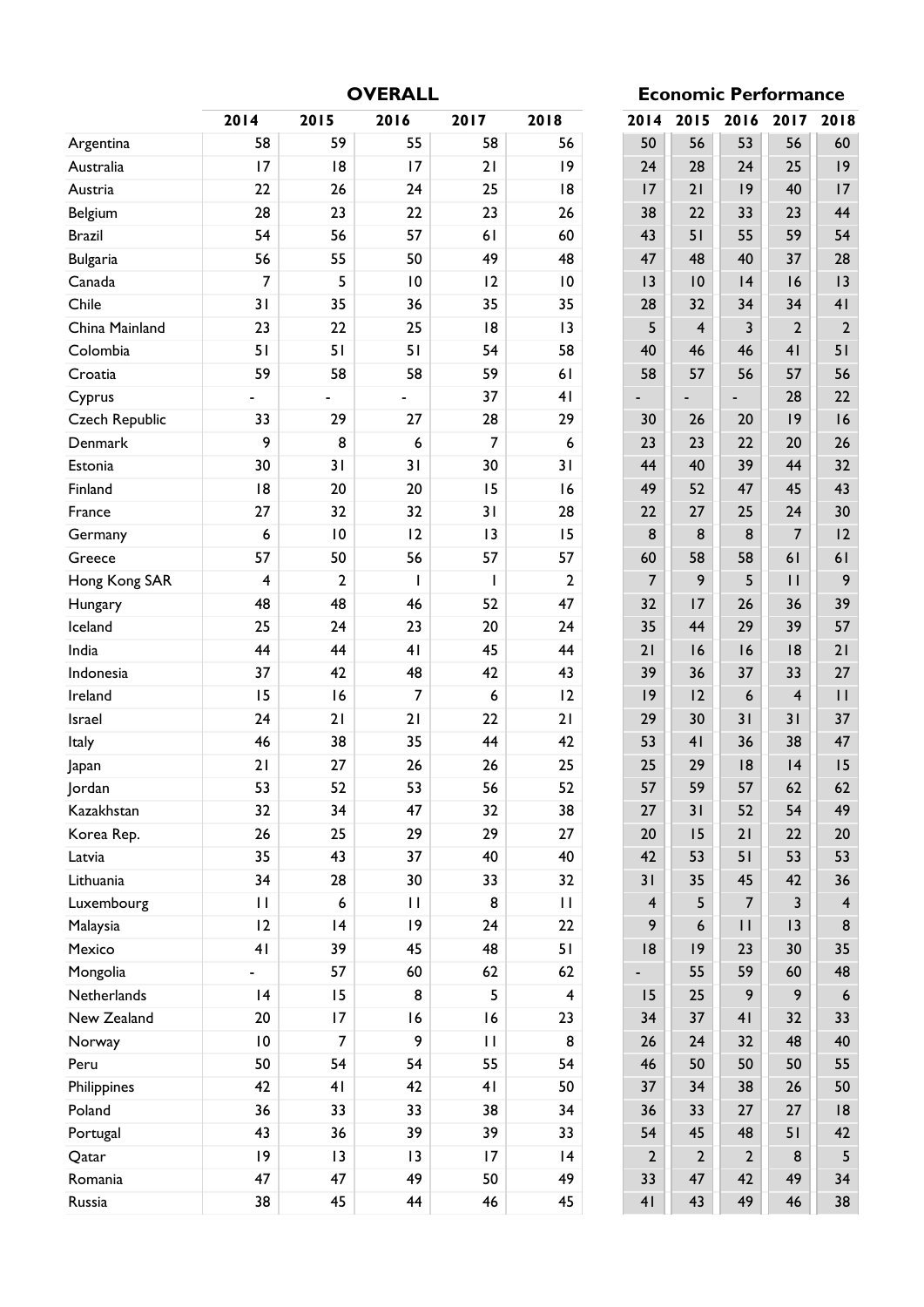|                          |                         | Government Emclency |                          |                         |                          |                          | <b>DUSINESS ENIGHTLY</b> |                         |                         |                         |                         | mirastructure            |                          |                         |
|--------------------------|-------------------------|---------------------|--------------------------|-------------------------|--------------------------|--------------------------|--------------------------|-------------------------|-------------------------|-------------------------|-------------------------|--------------------------|--------------------------|-------------------------|
| 2014                     | 2015                    | 2016                | 2017                     | 2018                    |                          | 2014 2015                | 2016                     |                         | 2017 2018               | 2014                    | 2015                    | 2016                     | 2017                     | 2018                    |
| 60                       | 61                      | 58                  | 58                       | 60                      | 57                       | 58                       | 55                       | 58                      | 49                      | 53                      | 51                      | 51                       | 52                       | 47                      |
| 9                        | 4                       | 4                   | 8                        | 4                       | 16                       | 17                       | 17                       | 27                      | 24                      | 8                       | 9                       | 8                        | 8                        | 16                      |
| 36                       | 39                      | 35                  | 33                       | 32                      | 20                       | 28                       | 22                       | 17                      | 4                       | 16                      | 20                      | 12                       | $\mathbf{H}$             | 4                       |
| 43                       | 33                      | 28                  | 32                       | 35                      | 26                       | 22                       | 9                        | 26                      | 23                      | 22                      | 17                      | 13                       | 13                       | 20                      |
| 58                       | 60                      | 61                  | 62                       | 62                      | 46                       | 51                       | 51                       | 49                      | 50                      | 52                      | 53                      | 46                       | 51                       | 52                      |
| 44                       | 49                      | 33                  | 39                       | 37                      | 60                       | 60                       | 54                       | 56                      | 57                      | 49                      | 49                      | 47                       | 47                       | 51                      |
| 8                        | 8                       | 10                  | 13                       | 9                       | 10                       | 3                        | 12                       | $\mathbf{H}$            | $\boldsymbol{7}$        | $\boldsymbol{6}$        | 6                       | 9                        | 10                       | $\boldsymbol{7}$        |
| 21                       | 26                      | 27                  | 26                       | 24                      | 30                       | 35                       | 36                       | 31                      | 26                      | 47                      | 44                      | 45                       | 45                       | 43                      |
| 34                       | 35                      | 51                  | 45                       | 46                      | 28                       | 27                       | 26                       | 8                       | 15                      | 26                      | 25                      | 25                       | 25                       | 9                       |
|                          |                         |                     |                          |                         |                          |                          |                          |                         |                         |                         |                         |                          |                          |                         |
| 49                       | 51                      | 53                  | 56                       | 58                      | 48                       | 41                       | 45                       | 53                      | 56                      | 56                      | 54                      | 56                       | 58                       | 58                      |
| 54                       | 56                      | 56                  | 57                       | 56                      | 59                       | 61                       | 61                       | 63                      | 62                      | 41                      | 43                      | 43                       | 46                       | 46                      |
|                          |                         |                     | 22                       | 28                      |                          | ÷.                       | $\overline{\phantom{0}}$ | 50                      | 53                      |                         | ÷,                      | $\overline{\phantom{a}}$ | 40                       | 41                      |
| 38                       | 31                      | 29                  | 29                       | 27                      | 40                       | 31                       | 30                       | 34                      | 32                      | 28                      | 28                      | 26                       | 28                       | $30\,$                  |
| $\mathbf{H}$             | 10                      | 8                   | $\overline{7}$           | $\boldsymbol{6}$        | $\mathbf{H}$             | 8                        | 6                        | 8                       | $\overline{\mathbf{3}}$ | 3                       | 3                       | $\mathbf 2$              | $\overline{\mathbf{4}}$  | $\mathsf 3$             |
| 23                       | 20                      | 20                  | 23                       | 21                      | 32                       | 36                       | 34                       | 32                      | 27                      | 30                      | 32                      | 33                       | 29                       | 32                      |
| 3                        | 17                      | 21                  | 16                       | 15                      | 3                        | 9                        | 21                       | 13                      | 16                      | 5                       | 5                       | 5                        | 6                        | $\boldsymbol{6}$        |
| 50                       | 50                      | 52                  | 52                       | 39                      | 37                       | 39                       | 37                       | 40                      | 31                      | 9                       | 12                      | 15                       | 12                       | 12                      |
| 16                       | 8                       | 9                   | 21                       | 9                       | 9                        | 16                       | 15                       | 16                      | 9                       | 8                       | 9                       | 10                       | 9                        | $\mathbf{H}$            |
| 57                       | 57                      | 59                  | 61                       | 61                      | 54                       | 43                       | 57                       | 57                      | 59                      | 39                      | 35                      | 38                       | 39                       | 40                      |
| $\overline{2}$           | $\mathbf{I}$            | $\mathbf{I}$        | $\mathbf{I}$             | $\mathbf{I}$            | $\overline{\mathbf{3}}$  | $\mathbf{I}$             | $\mathbf{I}$             | $\mathbf{I}$            | $\mathbf{I}$            | 21                      | 15                      | 21                       | 20                       | 23                      |
| 53                       | 54                      | 54                  | 54                       | 48                      | 56                       | 57                       | 56                       | 60                      | 58                      | 37                      | 39                      | 39                       | 41                       | 39                      |
| 27                       | 22                      | 17                  | $\bf 8$                  | 16                      | 31                       | 29                       | $27$                     | 24                      | 22                      | 13                      | $\mathbf{H}$            | 17                       | 17                       | 17                      |
| 47                       | 47                      | 47                  | 48                       | 50                      | 34                       | 33                       | 31                       | 29                      | 29                      | 57                      | 58                      | 58                       | 60                       | 56                      |
| 25                       | 30                      | 32                  | 30                       | 36                      | 22                       | 34                       | 39                       | 30                      | 35                      | 54                      | 56                      | 57                       | 59                       | 59                      |
| 4                        | 15                      | 3                   | 9                        | 3                       | $\overline{4}$           | 13                       | $\overline{2}$           | $\overline{\mathbf{3}}$ | $\,$ l $\,$             | 20                      | 24                      | 23                       | 9                        | $21$                    |
| 24                       | 24                      | 22                  | 24                       | 20                      | 21                       | 21                       | 23                       | 22                      | $\sqrt{8}$              | 15                      | 4                       | 4                        | 16                       | 13                      |
| 55                       | 53                      | 50                  | 53                       | 53                      | 45                       | 44                       | 35                       | 45                      | 44                      | 33                      | 31                      | 32                       | 33                       | 31                      |
| 42                       | 42                      | 37                  | 35                       | 41                      | 9                        | 25                       | 29                       | 35                      | 36                      | $\overline{7}$          | 13                      | $\mathbf{H}$             | 4                        | 15                      |
| 31                       | 32                      | 44                  | 49                       | 43                      | 47                       | 47                       | 40                       | 47                      | 39                      | 50                      | 50                      | 52                       | 57                       | 54                      |
| 20                       | 21                      | 31                  | 9                        | 25                      | 33                       | 30                       | 44                       | 23                      | 34                      | 45                      | 41                      | 48                       | 43                       | 42                      |
| 26                       | 28                      | 26                  | 28                       | 29                      | 39                       | 37                       | 48                       | 44                      | 43                      | 9                       | 21                      | 22                       | 24                       | 8                       |
| 29                       | 45                      | 30                  | 36                       | 33                      | 38                       | 42                       | 43                       | 39                      | 40                      | 31                      | 37                      | 37                       | 35                       | 37                      |
| 32                       | 25                      | 24                  | 34                       | 31                      | 35                       | 23                       | 28                       | 33                      | 30                      | 34                      | 30                      | 29                       | 30                       | 29                      |
| 9                        | 12                      | 12                  | 15                       | 17                      | 4                        | 4                        | 9                        | 6                       | 8                       | 23                      | 22                      | 24                       | 22                       | 24                      |
| 15                       | 16                      | 18                  | 25                       | 23                      | 5                        | 10                       | 4                        | 9                       | 17                      | 25                      | 27                      | 31                       | 32                       | 33                      |
| 41                       | 4 <sub>l</sub>          | 46                  | 51                       | 54                      | 41                       | 38                       | 42                       | 36                      | 48                      | 5 <sub>1</sub>          | 52                      | 53                       | 55                       | 55                      |
| $\overline{\phantom{0}}$ | 55                      | 55                  | 60                       | 57                      | $\overline{\phantom{0}}$ | 53                       | 58                       | 62                      | 61                      | $\blacksquare$          | 59                      | 60                       | 62                       |                         |
|                          |                         |                     |                          | $\bf 8$                 |                          |                          |                          | $\overline{4}$          |                         | $\mathbf{H}$            |                         | $\overline{7}$           | 8                        | 62<br>9                 |
| 8                        | 13                      | 15                  | 12                       |                         | 12                       | 12                       | 10                       |                         | $\boldsymbol{6}$        |                         | 8                       |                          |                          |                         |
| $\boldsymbol{7}$         | 6                       | 4                   | 5                        | $\boldsymbol{7}$        | 23                       | 15                       | 13                       | 20                      | 28                      | 24                      | 23                      | 20                       | 23                       | 25                      |
| 6                        | 7                       | 6                   | 6                        | 5                       | $\boldsymbol{6}$         | 5                        | 8                        | $\overline{7}$          | ${\mathsf 5}$           | 12                      | $\overline{10}$         | $\boldsymbol{6}$         | 5                        | $\overline{\mathbf{4}}$ |
| 33                       | 37                      | 41                  | 43                       | 47                      | 43                       | 50                       | 50                       | 55                      | 51                      | 60                      | 60                      | 59                       | 61                       | 61                      |
| 40                       | 36                      | 36                  | 37                       | 44                      | 27                       | 26                       | 24                       | 28                      | 38                      | 59                      | 57                      | 55                       | 54                       | $\bf 60$                |
| 30                       | 29                      | 34                  | 44                       | 40                      | 36                       | 32                       | 32                       | 37                      | 37                      | 36                      | 34                      | 34                       | 34                       | 34                      |
| 48                       | 34                      | 48                  | 40                       | 34                      | 52                       | 48                       | 46                       | 46                      | 33                      | 29                      | 26                      | 28                       | 27                       | $26\,$                  |
| 5                        | $\overline{\mathbf{4}}$ | 5                   | $\mathbf{H}$             | 10                      | 24                       | $\mathbf{H}$             | 20                       | 12                      | 13                      | 42                      | 47                      | 41                       | 38                       | 38                      |
| 51                       | 46                      | 43                  | 47                       | 51                      | 50                       | 49                       | 49                       | 52                      | 52                      | 43                      | 42                      | 42                       | 50                       | 49                      |
| 37                       | 44                      | 39                  | 46                       | 52                      | 53                       | 54                       | 52                       | 51                      | 54                      | 35                      | 36                      | 36                       | 36                       | 35                      |
|                          |                         | $\blacksquare$      | 31                       | 30                      |                          | ÷                        | $\overline{\phantom{a}}$ | 38                      | 45                      | ÷,                      | ÷                       | ÷,                       | 44                       | 44                      |
| $\overline{\mathbf{4}}$  | $\mathbf 2$             | 3                   | $\mathsf 3$              | $\overline{\mathbf{3}}$ | $\overline{7}$           | $\overline{\mathcal{I}}$ | 5                        | 10                      | $\mathbf{H}$            | 10                      | $\overline{7}$          | 8                        | $\overline{\mathcal{I}}$ | $\bf 8$                 |
| 45                       | 48                      | 42                  | 55                       | 55                      | 44                       | 45                       | 38                       | 54                      | 60                      | 40                      | 40                      | 40                       | 42                       | 45                      |
| 56                       | 52                      | 45                  | 42                       | 42                      | 58                       | 56                       | 53                       | 48                      | 47                      | 32                      | 33                      | 30                       | 31                       | 28                      |
| 35                       | 40                      | 40                  | 50                       | 49                      | 51                       | 52                       | 47                       | 41                      | 46                      | 55                      | 55                      | 54                       | 56                       | 57                      |
| 46                       | 43                      | 49                  | 38                       | 38                      | 42                       | 46                       | 41                       | 42                      | 42                      | 27                      | 29                      | 27                       | 26                       | $27\,$                  |
| 10                       | $\mathbf{H}$            | $\mid \; \mid$      | 4                        | $\mathbf{H}$            | 8                        | 9                        | $\overline{\mathbf{4}}$  | 9                       | $\pmb{4}$               | $\overline{4}$          | $\overline{\mathbf{4}}$ | $\overline{\mathbf{4}}$  | 3                        | 5                       |
| $\overline{\mathbf{3}}$  | 5                       | $\mathbf{c}$        | $\mathbf 2$              | $\mathbf 2$             | $\overline{2}$           | 6                        | 3                        | 5                       | 9                       | $\overline{\mathbf{c}}$ | $\mathbf 2$             | $\overline{\mathbf{3}}$  | $\mathbf{I}$             | $\mathbf 2$             |
| 12                       | 9                       | 9                   | $\mathsf{I}\,\mathsf{O}$ | 12                      | 17                       | 4                        | 16                       | 15                      | $20\,$                  | 17                      | 8                       | 9                        | 21                       | $22\,$                  |
| 28                       | $27\,$                  | 23                  | 20                       | $22\,$                  | 25                       | 24                       | 25                       | 25                      | 25                      | 48                      | 46                      | 49                       | 49                       | 48                      |
| 39                       | 38                      | 38                  | 41                       | 45                      | 29                       | 40                       | 33                       | 43                      | 41                      | 46                      | 45                      | 44                       | 48                       | 50                      |

|                         | <b>Government Efficiency</b>                                          |                         |                                                                             |                  |                  |                  |                         | <b>Business Efficiency</b> |                                                                |                          |                         | Infrastructu            |                         |
|-------------------------|-----------------------------------------------------------------------|-------------------------|-----------------------------------------------------------------------------|------------------|------------------|------------------|-------------------------|----------------------------|----------------------------------------------------------------|--------------------------|-------------------------|-------------------------|-------------------------|
| 014                     | 2015                                                                  | 2016                    | 2017                                                                        | 2018             | 2014             | 2015             | 2016                    | 2017                       | 2018                                                           | 2014                     | 2015                    | 2016                    | $\overline{\mathbf{2}}$ |
| 60                      | 61                                                                    | 58                      | 58                                                                          | 60               | 57               | 58               | 55                      | 58                         | 49                                                             | 53                       | 51                      | 51                      |                         |
| 9                       | 4                                                                     | 4                       | 18                                                                          | 4                | 16               | 17               | 17                      | 27                         | 24                                                             | 8                        | 9                       | 18                      |                         |
| 36                      | 39                                                                    | 35                      | 33                                                                          | 32               | 20               | 28               | 22                      | 17                         | 4                                                              | 16                       | 20                      | 12                      |                         |
| 43                      | 33                                                                    | 28                      | 32                                                                          | 35               | 26               | 22               | 9                       | 26                         | 23                                                             | 22                       | 17                      | 13                      |                         |
| 58                      | 60                                                                    | 61                      | 62                                                                          | 62               | 46               | 51               | 51                      | 49                         | 50                                                             | 52                       | 53                      | 46                      |                         |
| 44                      | 49                                                                    | 33                      | 39                                                                          | 37               | 60               | 60               | 54                      | 56                         | 57                                                             | 49                       | 49                      | 47                      |                         |
| 8                       | 8                                                                     | 10                      | 13                                                                          | 9                | 10               | 3                | 12                      | $\mathsf{I}$               | $\overline{7}$                                                 | 6                        | 6                       | 9                       |                         |
| 21                      | 26                                                                    | 27                      | 26                                                                          | 24               | 30               | 35               | 36                      | 31                         | 26                                                             | 47                       | 44                      | 45                      |                         |
| 34                      | 35                                                                    | 51                      | 45                                                                          | 46               | 28               | 27               | 26                      | 8                          | 15                                                             | 26                       | 25                      | 25                      |                         |
| 49                      | 51                                                                    | 53                      | 56                                                                          | 58               | 48               | 41               | 45                      | 53                         | 56                                                             | 56                       | 54                      | 56                      |                         |
| 54                      | 56                                                                    | 56                      | 57                                                                          | 56               | 59               | 61               | 61                      | 63                         | 62                                                             | 4 <sub>1</sub>           | 43                      | 43                      |                         |
|                         | $\overline{\phantom{a}}$                                              |                         | 22                                                                          | 28               |                  | $\blacksquare$   | $\overline{a}$          | 50                         | 53                                                             | $\overline{\phantom{0}}$ | ÷.                      |                         |                         |
| 38                      | 31                                                                    | 29                      | 29                                                                          | 27               | 40               | 31               | 30                      | 34                         | 32                                                             | 28                       | 28                      | 26                      |                         |
| $\mathbf{H}$            | 10                                                                    | 8                       | $\overline{7}$                                                              | $\boldsymbol{6}$ | $\mathbf{H}$     | 8                | 6                       | 8                          | $\mathsf 3$                                                    | 3                        | 3                       | $\mathbf 2$             |                         |
| 23                      | 20                                                                    | 20                      | 23                                                                          | 21               | 32               | 36               | 34                      | 32                         | 27                                                             | 30                       | 32                      | 33                      |                         |
| 3                       | 17                                                                    | 21                      | 16                                                                          | 15               | 13               | 9                | 21                      | 3                          | 16                                                             | 5                        | 5                       | 5                       |                         |
| 50                      | 50                                                                    | 52                      | 52                                                                          | 39               | 37               | 39               | 37                      | 40                         | 31                                                             | 9                        | 12                      | 15                      |                         |
| 16                      | 8                                                                     | 9                       | 21                                                                          | 9                | 9                | 16               | 15                      | 16                         | 9                                                              | 8                        | 9                       | 10                      |                         |
| 57                      | 57                                                                    | 59                      | 61                                                                          | 61               | 54               | 43               | 57                      | 57                         | 59                                                             | 39                       | 35                      | 38                      |                         |
| $\overline{2}$          | $\mathbf{I}$                                                          | $\mathsf{I}$            | $\mathbf{I}$                                                                | $\mathsf{I}$     | 3                | $\mathbf{I}$     | $\mathbf{I}$            | $\overline{1}$             | $\overline{\phantom{a}}$                                       | 21                       | 15                      | 21                      |                         |
| 53                      | 54                                                                    | 54                      | 54                                                                          | 48               | 56               | 57               | 56                      | 60                         | 58                                                             | 37                       | 39                      | 39                      |                         |
| 27                      | 22                                                                    | 17                      | 8                                                                           | 16               | 31               | 29               | 27                      | 24                         | 22                                                             | 3                        | П                       | 17                      |                         |
| 47                      | 47                                                                    | 47                      | 48                                                                          | 50               | 34               | 33               | 31                      | 29                         | 29                                                             | 57                       | 58                      | 58                      |                         |
| 25                      | 30                                                                    | 32                      | 30                                                                          | 36               | 22               | 34               | 39                      | 30                         | 35                                                             | 54                       | 56                      | 57                      |                         |
| 4                       | 15                                                                    | 13                      | 9                                                                           | 3                | $\overline{4}$   | 13               | $\overline{2}$          | $\overline{3}$             | 10                                                             | 20                       | 24                      | 23                      |                         |
| 24                      | 24                                                                    | 22                      | 24                                                                          | 20               | 21               | 21               | 23                      | 22                         | 8                                                              | 15                       | 4                       | 4                       |                         |
| 55                      | 53                                                                    | 50                      | 53                                                                          | 53               | 45               | 44               | 35                      | 45                         | 44                                                             | 33                       | 31                      | 32                      |                         |
| 42                      | 42                                                                    | 37                      | 35                                                                          | 41               | 9                | 25               | 29                      | 35                         | 36                                                             | $\overline{7}$           | 3                       | $\mathbf{H}$            |                         |
| 31                      | 32                                                                    | 44                      | 49                                                                          | 43               | 47               | 47               | 40                      | 47                         | 39                                                             | 50                       | 50                      | 52                      |                         |
| 20                      | 21                                                                    | 31                      | 9                                                                           | 25               | 33               | 30               | 44                      | 23                         | 34                                                             | 45                       | 41                      | 48                      |                         |
| 26                      | 28                                                                    | 26                      | 28                                                                          | 29               | 39               | 37               | 48                      | 44                         | 43                                                             | 9                        | 21                      | 22                      |                         |
| 29                      | 45                                                                    | 30                      | 36                                                                          | 33               | 38               | 42               | 43                      | 39                         | 40                                                             | 31                       | 37                      | 37                      |                         |
| 32                      | 25                                                                    | 24                      | 34                                                                          | 31               | 35               | 23               | 28                      | 33                         | 30                                                             | 34                       | 30                      | 29                      |                         |
| 9                       | 12                                                                    | 12                      | 15                                                                          | 17               | 4                | $\overline{4}$   | 9                       | $6\phantom{1}6$            | 8                                                              | 23                       | 22                      | 24                      |                         |
| 15                      | $\overline{16}$                                                       | 18                      | 25                                                                          | 23               | 5                | $\overline{10}$  | 4                       | 19                         | 17                                                             | 25                       | 27                      | 31                      |                         |
| 41                      | 41                                                                    | 46                      | 51                                                                          | 54               | 41               | 38               | 42                      | 36                         | 48                                                             | 51                       | 52                      | 53                      |                         |
|                         | 55                                                                    | 55                      | 60                                                                          | 57               |                  | 53               | 58                      | 62                         | 61                                                             | $\blacksquare$           | 59                      | 60                      |                         |
| 8                       | 13                                                                    | 15                      | 12                                                                          | 8                | 12               | 12               | 10                      | $\overline{\mathbf{4}}$    | $\boldsymbol{6}$                                               | $\mathbf{H}$             | 8                       | $\overline{7}$          |                         |
| $\overline{7}$          | $\boldsymbol{6}$                                                      | $\overline{\mathbf{4}}$ | 5                                                                           | $\boldsymbol{7}$ | 23               | 15               | 13                      | 20                         | 28                                                             | 24                       | 23                      | 20                      |                         |
| $\boldsymbol{6}$        | $\overline{7}$                                                        | 6                       | 6                                                                           | 5                | $\boldsymbol{6}$ | 5                | 8                       | $\overline{7}$             | 5                                                              | 12                       | 10                      | $\boldsymbol{6}$        |                         |
| 33                      | 37                                                                    | 41                      | 43                                                                          | 47               | 43               | 50               | 50                      | 55                         | 51                                                             | 60                       | 60                      | 59                      |                         |
| 40                      | 36                                                                    | 36                      | 37                                                                          | 44               | 27               | 26               | 24                      | 28                         | 38                                                             | 59                       | 57                      | 55                      |                         |
| 30                      | 29                                                                    | 34                      | 44                                                                          | 40               | 36               | 32               | 32                      | 37                         | 37                                                             | 36                       | 34                      | 34                      |                         |
| 48                      | 34                                                                    | 48                      | 40                                                                          | 34               | 52               | 48               | 46                      | 46                         | 33                                                             | 29                       | 26                      | 28                      |                         |
| 5<br>51                 | $\overline{\mathbf{4}}$                                               | 5                       | $\mathsf{H}% _{k}\left( t\right) \equiv\mathsf{H}_{k}\left( t\right)$<br>47 | 10<br>51         | 24               | П                | 20<br>49                | 2<br>52                    | 13<br>52                                                       | 42                       | 47                      | 41<br>42                |                         |
|                         | 46                                                                    | 43                      |                                                                             | 52               | 50               | 49               |                         | 51                         | 54                                                             | 43                       | 42                      |                         |                         |
| 37                      | 44                                                                    | 39                      | 46<br>31                                                                    | $30$             | 53               | 54               | 52                      | 38                         | 45                                                             | 35<br>- 1                | 36                      | 36                      |                         |
| $\overline{\mathbf{4}}$ | $\mathbf 2$                                                           | 3                       | $\overline{\mathbf{3}}$                                                     | $\mathsf 3$      | $\overline{7}$   | $\boldsymbol{7}$ | 5                       | 10                         | $\mathsf{H}% _{T}=\mathsf{H}_{T}\left( \mathcal{M}_{T}\right)$ | 10                       | ۰.<br>$\overline{7}$    | 8                       |                         |
| 45                      | 48                                                                    | 42                      | 55                                                                          | 55               | 44               | 45               | 38                      | 54                         | 60                                                             | 40                       | 40                      | 40                      |                         |
| 56                      | 52                                                                    | 45                      | 42                                                                          | 42               | 58               | 56               | 53                      | 48                         | 47                                                             | 32                       | 33                      | 30                      |                         |
| 35                      | 40                                                                    | 40                      | 50                                                                          | 49               | 51               | 52               | 47                      | 41                         | 46                                                             | 55                       | 55                      | 54                      |                         |
| 46                      | 43                                                                    | 49                      | 38                                                                          | 38               | 42               | 46               | 41                      | 42                         | 42                                                             | 27                       | 29                      | 27                      |                         |
| 10                      | $\mathsf{H}% _{k}\left( t\right) \equiv\mathsf{H}_{k}\left( t\right)$ | П                       | 4                                                                           | $\mathbf{I}$     | 8                | 9                | $\overline{\mathbf{4}}$ | 9                          | $\overline{\mathbf{4}}$                                        | $\overline{\mathbf{4}}$  | $\overline{\mathbf{r}}$ | $\overline{\mathbf{4}}$ |                         |
| $\mathsf 3$             | 5                                                                     | $\mathbf 2$             | $\overline{2}$                                                              | $\mathbf 2$      | $\overline{2}$   | $\boldsymbol{6}$ | 3                       | 5                          | 9                                                              | $\overline{2}$           | $\mathbf{2}$            | 3                       |                         |
| 12                      | 9                                                                     | 9                       | 10                                                                          | 12               | 17               | 4                | 16                      | 15                         | $20\,$                                                         | 17                       | 8                       | 9                       |                         |
| 28                      | 27                                                                    | 23                      | 20                                                                          | $22\,$           | 25               | $24\,$           | 25                      | 25                         | 25                                                             | 48                       | 46                      | 49                      |                         |
|                         |                                                                       |                         |                                                                             |                  |                  |                  |                         |                            |                                                                |                          |                         |                         |                         |

|  | Infrastructure |  |  |
|--|----------------|--|--|
|  |                |  |  |

|                 | 2018                    | 2017           | 2016           | 2015                     | 2014           | 2018           | 2017           | 2016           | 2015           | 2014           | 2018           | 2017           | 2016           | 2015           | 2014           |
|-----------------|-------------------------|----------------|----------------|--------------------------|----------------|----------------|----------------|----------------|----------------|----------------|----------------|----------------|----------------|----------------|----------------|
| Argentina       | 47                      | 52             | 51             | 51                       | 53             | 49             | 58             | 55             | 58             | 57             | 60             | 58             | 58             | 61             | 60             |
| Australia       | 16                      | 18             | 8              | 9                        | 18             | 24             | 27             | 17             | 17             | 16             | 4              | 18             | 4              | 4              | 9              |
| Austria         | 4                       | П              | 12             | 20                       | 16             | 4              | 17             | 22             | 28             | 20             | 32             | 33             | 35             | 39             | 36             |
| Belgium         | 20                      | 3              | 3              | 17                       | 22             | 23             | 26             | 9              | 22             | 26             | 35             | 32             | 28             | 33             | 43             |
| Brazil          | 52                      | 51             | 46             | 53                       | 52             | 50             | 49             | 51             | 51             | 46             | 62             | 62             | 61             | 60             | 58             |
| <b>Bulgaria</b> | 51                      | 47             | 47             | 49                       | 49             | 57             | 56             | 54             | 60             | 60             | 37             | 39             | 33             | 49             | 44             |
| Canada          | $\overline{7}$          | 10             | 9              | 6                        | 6              | $\overline{7}$ | $\mathbf{H}$   | 12             | 3              | 10             | 9              | 3              | 10             | 8              | 8              |
| Chile           | 43                      | 45             | 45             | 44                       | 47             | 26             | 31             | 36             | 35             | 30             | 24             | 26             | 27             | 26             | 21             |
| China Mainland  | 9                       | 25             | 25             | 25                       | 26             | 15             | 8              | 26             | 27             | 28             | 46             | 45             | 51             | 35             | 34             |
| Colombia        | 58                      | 58             | 56             | 54                       | 56             | 56             | 53             | 45             | 41             | 48             | 58             | 56             | 53             | 51             | 49             |
| Croatia         | 46                      | 46             | 43             | 43                       | 41             | 62             | 63             | 61             | 61             | 59             | 56             | 57             | 56             | 56             | 54             |
| Cyprus          | 41                      | 40             |                |                          |                | 53             | 50             |                |                |                | 28             | 22             |                |                |                |
| Czech Republic  | 30                      | 28             | 26             | 28                       | 28             | 32             | 34             | 30             | 31             | 40             | 27             | 29             | 29             | 31             | 38             |
| Denmark         | 3                       | $\overline{4}$ | $\overline{2}$ | 3                        | 3              | 3              | 8              | 6              | 8              | $\mathbf{H}$   | 6              | $\overline{7}$ | 8              | 10             | $\mathbf{H}$   |
| Estonia         | 32                      | 29             | 33             | 32                       | 30             | 27             | 32             | 34             | 36             | 32             | 21             | 2 <sub>3</sub> | 20             | 20             | 23             |
| Finland         | 6                       | 6              | 5              | 5                        | 5              | 16             | 3              | 21             | 9              | 3              | 15             | 16             | 21             | 17             | 3              |
| France          | 12                      | 12             | 15             | 12                       | 9              | 31             | 40             | 37             | 39             | 37             | 39             | 52             | 52             | 50             | 50             |
| Germany         | $\mathbf{H}$            | 9              | 10             | 9                        | 8              | 9              | 16             | 15             | 16             | 9              | 9              | 21             | 9              | 8              | 16             |
| Greece          | 40                      | 39             | 38             | 35                       | 39             | 59             | 57             | 57             | 43             | 54             | 61             | 61             | 59             | 57             | 57             |
| Hong Kong SAR   | 23                      | 20             | 21             | 15                       | 21             | ı              | T              | $\mathsf{I}$   | T              | 3              | $\mathsf{I}$   | ı              | $\mathbf{I}$   | $\mathbf{I}$   | $\overline{2}$ |
| Hungary         | 39                      | 41             | 39             | 39                       | 37             | 58             | 60             | 56             | 57             | 56             | 48             | 54             | 54             | 54             | 53             |
| Iceland         | 17                      | 17             | 17             | П                        | 13             | 22             | 24             | 27             | 29             | 31             | 16             | 8              | 17             | 22             | 27             |
| India           | 56                      | 60             | 58             | 58                       | 57             | 29             | 29             | 31             | 33             | 34             | 50             | 48             | 47             | 47             | 47             |
| Indonesia       | 59                      | 59             | 57             | 56                       | 54             | 35             | 30             | 39             | 34             | 22             | 36             | 30             | 32             | 30             | 25             |
| Ireland         | 21                      | 9              | 23             | 24                       | 20             | 10             | 3              | $\overline{2}$ | 13             | 4              | 3              | 9              | 3              | 15             | 4              |
| Israel          | 13                      | 16             | 4              | 4                        | 15             | 8              | 22             | 23             | 21             | 21             | 20             | 24             | 22             | 24             | 24             |
| Italy           | 31                      | 33             | 32             | 31                       | 33             | 44             | 45             | 35             | 44             | 45             | 53             | 53             | 50             | 53             | 55             |
| Japan           | 15                      | 4              | П              | 3                        | $\overline{7}$ | 36             | 35             | 29             | 25             | 9              | 41             | 35             | 37             | 42             | 42             |
| Jordan          | 54                      | 57             | 52             | 50                       | 50             | 39             | 47             | 40             | 47             | 47             | 43             | 49             | 44             | 32             | 31             |
| Kazakhstan      | 42                      | 43             | 48             | 41                       | 45             | 34             | 23             | 44             | 30             | 33             | 25             | 9              | 31             | 21             | 20             |
| Korea Rep.      | 8                       | 24             | 22             | 21                       | 9              | 43             | 44             | 48             | 37             | 39             | 29             | 28             | 26             | 28             | 26             |
| Latvia          | 37                      | 35             | 37             | 37                       | 31             | 40             | 39             | 43             | 42             | 38             | 33             | 36             | 30             | 45             | 29             |
| Lithuania       | 29                      | 30             | 29             | 30                       | 34             | 30             | 33             | 28             | 23             | 35             | 31             | 34             | 24             | 25             | 32             |
| Luxembourg      | 24                      | 22             | 24             | 22                       | 23             | 8              | 6              | 9              | 4              | 4              | 17             | 15             | 12             | 12             | 9              |
| Malaysia        | 33                      | 32             | 31             | 27                       | 25             | 17             | 9              | 4              | 10             | 5              | 23             | 25             | 18             | 16             | 15             |
| Mexico          | 55                      | 55             | 53             | 52                       | 51             | 48             | 36             | 42             | 38             | 41             | 54             | 51             | 46             | 41             | 41             |
| Mongolia        | 62                      | 62             | 60             | 59                       | $\overline{a}$ | 61             | 62             | 58             | 53             |                | 57             | 60             | 55             | 55             |                |
| Netherlands     | 9                       | 8              | $\overline{7}$ | 8                        | $\mathbf{H}$   | 6              | $\overline{4}$ | 10             | 12             | 12             | 8              | 12             | 15             | 3              | 8              |
| New Zealand     | 25                      | 23             | 20             | 23                       | 24             | 28             | 20             | 3              | 15             | 23             | $\overline{7}$ | 5              | $\overline{4}$ | 6              | 7              |
| Norway          | $\overline{\mathbf{4}}$ | 5              | 6              | 10                       | 12             | 5              | $\overline{7}$ | 8              | 5              | 6              | 5              | $6\phantom{1}$ | 6              | $\overline{7}$ | 6              |
| Peru            | 61                      | 61             | 59             | 60                       | 60             | 51             | 55             | 50             | 50             | 43             | 47             | 43             | 41             | 37             | 33             |
| Philippines     | 60                      | 54             | 55             | 57                       | 59             | 38             | 28             | 24             | 26             | 27             | 44             | 37             | 36             | 36             | 40             |
| Poland          | 34                      | 34             | 34             | 34                       | 36             | 37             | 37             | 32             | 32             | 36             | 40             | 44             | 34             | 29             | 30             |
| Portugal        | 26                      | 27             | 28             | 26                       | 29             | 33             | 46             | 46             | 48             | 52             | 34             | 40             | 48             | 34             | 48             |
| Qatar           | 38                      | 38             | 41             | 47                       | 42             | 13             | 12             | 20             | $\mathbf{H}$   | 24             | 10             | $\mathbf{H}$   | 5              | $\overline{4}$ | 5              |
| Romania         | 49                      | 50             | 42             | 42                       | 43             | 52             | 52             | 49             | 49             | 50             | 51             | 47             | 43             | 46             | 51             |
| Russia          | 35                      | 36             | 36             | 36                       | 35             | 54             | 51             | 52             | 54             | 53             | 52             | 46             | 39             | 44             | 37             |
| Saudi Arabia    | 44                      | 44             |                |                          |                | 45             | 38             |                |                | ۰,             | 30             | 31             |                |                |                |
| Singapore       | 8                       | $\overline{7}$ | 8              | $\overline{\phantom{a}}$ | 10             | П              | 10             | 5              | $\overline{7}$ | $\overline{7}$ | 3              | 3              | 3              | $\overline{2}$ | $\overline{4}$ |
| Slovak Republic | 45                      | 42             | 40             | 40                       | 40             | 60             | 54             | 38             | 45             | 44             | 55             | 55             | 42             | 48             | 45             |
| Slovenia        | 28                      | 31             | 30             | 33                       | 32             | 47             | 48             | 53             | 56             | 58             | 42             | 42             | 45             | 52             | 56             |
| South Africa    | 57                      | 56             | 54             | 55                       | 55             | 46             | 41             | 47             | 52             | 51             | 49             | 50             | 40             | 40             | 35             |
| Spain           | 27                      | 26             | 27             | 29                       | 27             | 42             | 42             | 41             | 46             | 42             | 38             | 38             | 49             | 43             | 46             |
| Sweden          | 5                       | 3              | $\overline{4}$ | $\overline{4}$           | $\overline{4}$ | 4              | 9              | $\overline{4}$ | 9              | 8              | $\mathbf{H}$   | 4              | $\mathsf{H}$   | П              | 10             |
| Switzerland     | $\overline{2}$          | $\mathsf{I}$   | 3              | $\overline{2}$           | $\overline{2}$ | 9              | 5              | 3              | 6              | $\overline{2}$ | $\overline{2}$ | $\overline{2}$ | $\overline{2}$ | 5              | 3              |
| Taiwan          | 22                      | 21             | 9              | 18                       | 17             | 20             | 15             | 16             | 4              | 17             | 12             | 10             | 9              | 9              | 12             |
| Thailand        | 48                      | 49             | 49             | 46                       | 48             | 25             | 25             | 25             | 24             | 25             | 22             | 20             | 23             | 27             | 28             |
| Turkey          | 50                      | 48             | 44             | 45                       | 46             | 41             | 43             | 33             | 40             | 29             | 45             | 41             | 38             | 38             | 39             |
|                 |                         |                |                |                          |                |                |                |                |                |                |                |                |                |                |                |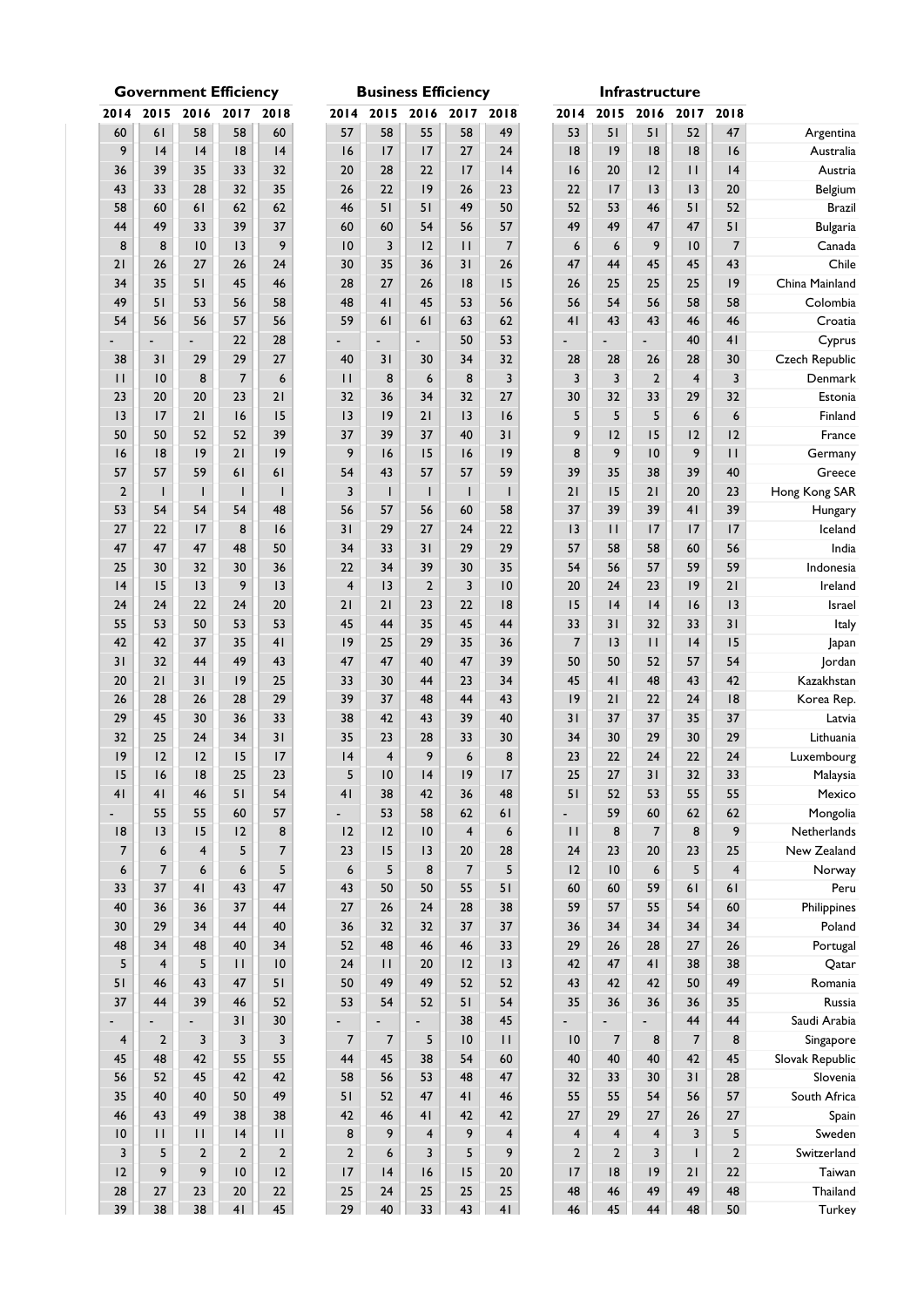|                         |                  |                     |                          | <b>Economic Performance</b> |                 |                         |                    | <b>Government Efficiency</b> |                             |                         |
|-------------------------|------------------|---------------------|--------------------------|-----------------------------|-----------------|-------------------------|--------------------|------------------------------|-----------------------------|-------------------------|
|                         | Domestic Economy | International Trade | International Investment | Employment                  | Prices          | Public Finance          | Tax Policy         | Institutional Framework      | <b>Business Legislation</b> | Societal Framework      |
| Argentina               | 45               | 62                  | $42\,$                   | 46                          | 60              | 48                      | 52                 | 60                           | 62                          | 46                      |
| Australia               | 15               | 36                  | 9                        | 23                          | 38              | 24                      | 27                 | 17                           | 17                          | 4                       |
| Austria                 | 9                | 21                  | 21                       | 38                          | 8               | 32                      | 60                 | 9                            | 26                          | 13                      |
| Belgium                 | 30               | 12                  | 57                       | 53                          | 29              | 50                      | 62                 | 21                           | 23                          | $\overline{7}$          |
| Brazil                  | 50               | 50                  | 23                       | 48                          | 43              | 63                      | 40                 | 61                           | 61                          | 62                      |
|                         | 58               | 17                  | 39                       | 45                          | $\overline{4}$  | 15                      | 9                  | 48                           | 46                          | 52                      |
| Bulgaria<br>Canada      | 8                | 53                  | 9                        | 22                          | 12              | 30                      | 8                  | 13                           | 8                           | 10                      |
| Chile                   | 53               | 59                  | 12                       | 36                          | 15              | 16                      | 34                 | 16                           | 20                          | 43                      |
|                         |                  |                     |                          | $\mathbf{I}$                |                 |                         |                    |                              |                             |                         |
| China Mainland          | $\mathsf{I}$     | 28                  | 8                        |                             | 57              | 40                      | 54                 | 32                           | 50                          | 32                      |
| Colombia                | 55               | 49                  | 31                       | 44                          | 27              | 43                      | 42                 | 57                           | 56                          | 61                      |
| Croatia                 | 60<br>48         | 16<br>38            | 55<br>$\boldsymbol{6}$   | 58<br>56                    | $\mathbf{H}$    | 46                      | 57                 | 56<br>45                     | 59<br>25                    | 40<br>31                |
| Cyprus                  |                  |                     | 32                       |                             | 6               | 31                      | $\mathbf{H}$<br>41 | 27                           |                             | 25                      |
| Czech Republic          | 35               | 20                  |                          | 16                          | 17              | 4                       |                    |                              | 34                          |                         |
| Denmark                 | 27               | 27                  | 24                       | 43                          | 32              | 9                       | 39                 | $\overline{4}$               | $\overline{4}$              | $\overline{\mathbf{3}}$ |
| Estonia                 | 38               | 23                  | 49                       | 42                          | 20              | 13                      | 35                 | 30                           | 15                          | 30                      |
| Finland                 | 36               | 37                  | 27                       | 49                          | 31              | 25                      | 51                 | П                            | 13                          | $\overline{4}$          |
| France                  | 17               | 33                  | П                        | 52                          | 46              | 49                      | 63                 | 15                           | 24                          | Ш                       |
| Germany                 | 5                | 3                   | 30                       | 10                          | 34              | 17                      | 58                 | 4                            | 22                          | 9                       |
| Greece                  | 61               | 40                  | 58                       | 61                          | 21              | 59                      | 61                 | 58                           | 49                          | 41                      |
| Hong Kong SAR           | 20               | 3                   | 3                        | 12                          | 61              | $\mathbf{I}$            | $\overline{2}$     | 9                            | T                           | 23                      |
| Hungary                 | 37               | 10                  | 63                       | 34                          | 16              | 44                      | 49                 | 39                           | 42                          | 42                      |
| lceland                 | 44               | 42                  | 62                       | 3                           | 59              | $\overline{7}$          | 29                 | 37                           | 21                          | 6                       |
| India                   | 3                | 29                  | 38                       | 9<br> 9                     | 58              | 55<br>29                | 24<br>5            | 42<br>44                     | 48<br>54                    | 49<br>51                |
| Indonesia<br>Ireland    | 10<br>13         | 51<br>15            | 43<br>$\overline{4}$     | 40                          | 37<br>33        | 20                      | 20                 | 25                           | $\boldsymbol{7}$            | 15                      |
|                         | 32               | 45                  | 36                       | 30                          | 49              | 28                      | 23                 | 26                           | 27                          | 20                      |
| Israel                  | 31               | 22                  | 25                       | 57                          | 42              | 58                      | 59                 | 41                           | 40                          | 24                      |
| ltaly                   |                  |                     |                          |                             |                 |                         |                    |                              |                             |                         |
| Japan                   | $\mathbf{H}$     | 41                  | 15                       | 5                           | 55              | 61                      | 46                 | 8                            | 31                          | 27                      |
| Jordan                  | 62               | 58                  | 51                       | 62                          | 35              | 42                      | 25                 | 40                           | 39                          | 53                      |
| Kazakhstan              | 46               | 56                  | 28                       | 26                          | 48              | 9                       | 4                  | 50                           | 28                          | 28                      |
| Korea Rep.              | 9                | 35                  | 35                       | $\boldsymbol{6}$            | 54              | 22                      | 17                 | 29                           | 47                          | 38                      |
| Latvia                  | 43               | 31                  | 52                       | 55                          | 9               | 23                      | 36                 | 33                           | 29                          | 39                      |
| Lithuania               | 47               | $\overline{7}$      | 50                       | 50                          | 4               | 21                      | 33                 | 36                           | 32                          | 33                      |
| Luxembourg              | 23               | $\overline{4}$      | $\overline{2}$           | 15                          | 39              | П                       | 44                 | 8                            | 12                          | 26                      |
| Malaysia                | 16               | 9                   | 16                       | $\mathsf{H}$                | 5               | 26                      | 10                 | 28                           | 33                          | 37                      |
| Mexico                  | 40<br>51         | 60                  | 20<br>61                 | 17<br>25                    | 26              | 37<br>60                | 30<br>31           | 55<br>59                     | 51<br>52                    | 56<br>48                |
| Mongolia<br>Netherlands | 12               | 61<br>5             | 5                        | 28                          | $\perp$<br>36   | 6                       | 50                 | 5                            | 5                           | 8                       |
| New Zealand             | 39               | 48                  | 47                       | 8                           | 30              | 8                       | 21                 | 12                           | 3                           | 2                       |
| Norway                  | 21               | 57                  | 29                       | 33                          | 44              | 5                       | 43                 | $\overline{2}$               | $\boldsymbol{6}$            | $\mathsf{I}$            |
| Peru                    | 54               | 54                  | 46                       | 24                          | 47              | 27                      | 28                 | 49                           | 44                          | 60                      |
| Philippines             | 24               | 52                  | 48                       | 32                          | 45              | 34                      | 15                 | 46                           | 60                          | 54                      |
| Poland                  | 29               | П                   | 34                       | 37                          | 8               | 38                      | 48                 | 38                           | 38                          | 36                      |
| Portugal                | 49               | 26                  | 26                       | 51                          | 24              | 54                      | 47                 | 31                           | 16                          | 21                      |
| Qatar                   | $\overline{4}$   | 44                  | 40                       | $\overline{2}$              | $\overline{7}$  | 36                      | $\mathbf{I}$       | $\epsilon$                   | 9                           | 55                      |
| Romania                 | 33               | 43                  | 56                       | 31                          | 22              | 45                      | 38                 | 51                           | 43                          | 47                      |
| Russia                  | 42               | 39                  | 4                        | 29                          | 56              | 39                      | 16                 | 52                           | 57                          | 59                      |
| Saudi Arabia            | 52               | 46                  | 22                       | 4                           | $\overline{2}$  | 57                      | $\overline{7}$     | 24                           | 45                          | 35                      |
| Singapore               | $\overline{7}$   | $\overline{2}$      | $\overline{7}$           | 8                           | 51              | $\overline{\mathbf{3}}$ | 3                  | $\overline{3}$               | $\overline{2}$              | 17                      |
| Slovak Republic         | 57               | 25                  | 59                       | 35                          | 13              | 47                      | 56                 | 53                           | 58                          | 44                      |
| Slovenia                | 41               | 8                   | 54                       | 41                          | $\overline{10}$ | 41                      | 55                 | 43                           | 41                          | 8                       |
| South Africa            | 59               | 47                  | 44                       | 63                          | 3               | 53                      | 12                 | 47                           | 53                          | 58                      |
| Spain                   | 25               | 18                  | 13                       | 59                          | 28              | 52                      | 45                 | 34                           | 37                          | 9                       |
| Sweden                  | 4                | 24                  | 17                       | 39                          | 40              | 12                      | 53                 | $\overline{7}$               | 10                          | $\overline{2}$          |
| Switzerland             | 8                | 34                  | 33                       | 27                          | 53              | $\overline{4}$          | 9                  | $\mathbf{I}$                 | 8                           | 5                       |
| Taiwan                  | 28               | 9                   | 41                       | 21                          | 9               | 10                      | $\overline{4}$     | 22                           | 30                          | 22                      |
| Thailand                | 34               | 6                   | 37                       | $\overline{4}$              | 23              | 18                      | 6                  | 35                           | 36                          | 45                      |
| Turkey                  | 6                | 55                  | 45                       | 47                          | 52              | 33                      | 37                 | 54                           | 35                          | 50                      |
| UAE                     | 22               | $\mathbf{I}$        | 10                       | $\overline{\mathbf{3}}$     | 25              | $\overline{2}$          | 3                  | $\overline{10}$              | П                           | 29                      |
| Ukraine                 | 56               | 30                  | 53                       | 54                          | 50              | 56                      | 32                 | 62                           | 55                          | 57                      |
| United Kingdom          | 26               | 32                  | 8                        | 20                          | 62              | 35                      | 26                 | 20                           | 9                           | 16                      |
| USA                     | $\overline{2}$   | 4                   | $\mathbf{I}$             | $\overline{7}$              | 41              | 51                      | 22                 | 23                           | 4                           | 34                      |
| Venezuela               | 63               | 63                  | 60                       | 60                          | 63              | 62                      | $\bf 8$            | 63                           | 63                          | 63                      |